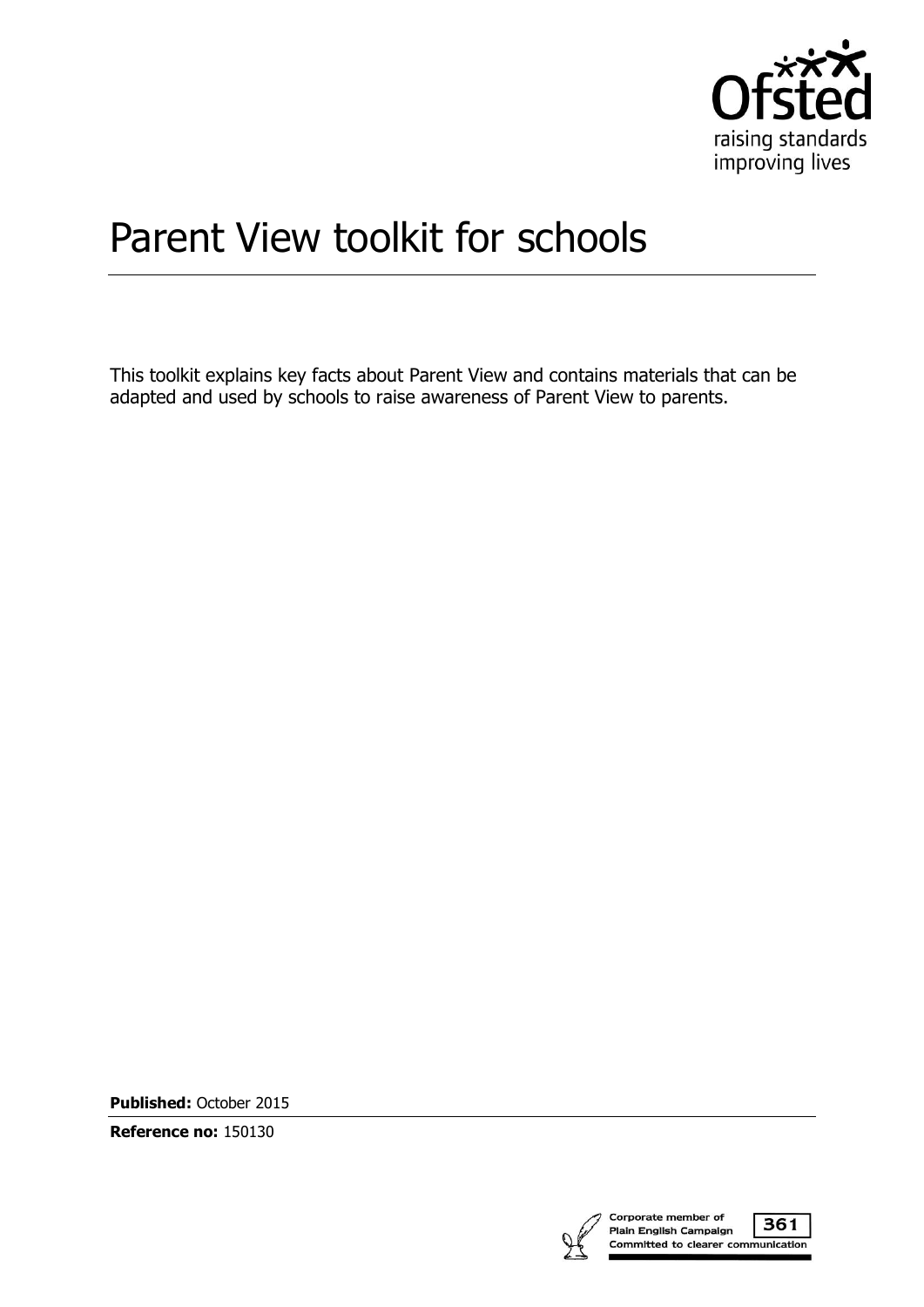The Office for Standards in Education, Children's Services and Skills (Ofsted) regulates and inspects to achieve excellence in the care of children and young people, and in education and skills for learners of all ages. It regulates and inspects childcare and children's social care, and inspects the Children and Family Court Advisory and Support Service (Cafcass), schools, colleges, initial teacher training, further education and skills, adult and community learning, and education and training in prisons and other secure establishments. It assesses council children's services, and inspects services for looked after children, safeguarding and child protection.

If you would like a copy of this document in a different format, such as large print or Braille, please telephone 0300 123 1231, or email enquiries@ofsted.gov.uk.

You may reuse this information (not including logos) free of charge in any format or medium, under the terms of the Open Government Licence. To view this licence, visit www.nationalarchives.gov.uk/doc/open-government-licence, write to the Information Policy Team, The National Archives, Kew, London TW9 4DU, or email: psi@nationalarchives.gsi.gov.uk.

This publication is available at www.gov.uk/government/organisations/ofsted.

Interested in our work? You can subscribe to our monthly newsletter for more information and updates: http://eepurl.com/iTrDn.

Piccadilly Gate Store Street Manchester M1 2WD

T: 0300 123 1231 Textphone: 0161 618 8524 E: enquiries@ofsted.gov.uk W: www.gov.uk/government/organisations/ofsted

No. 120371

© Crown copyright 2015

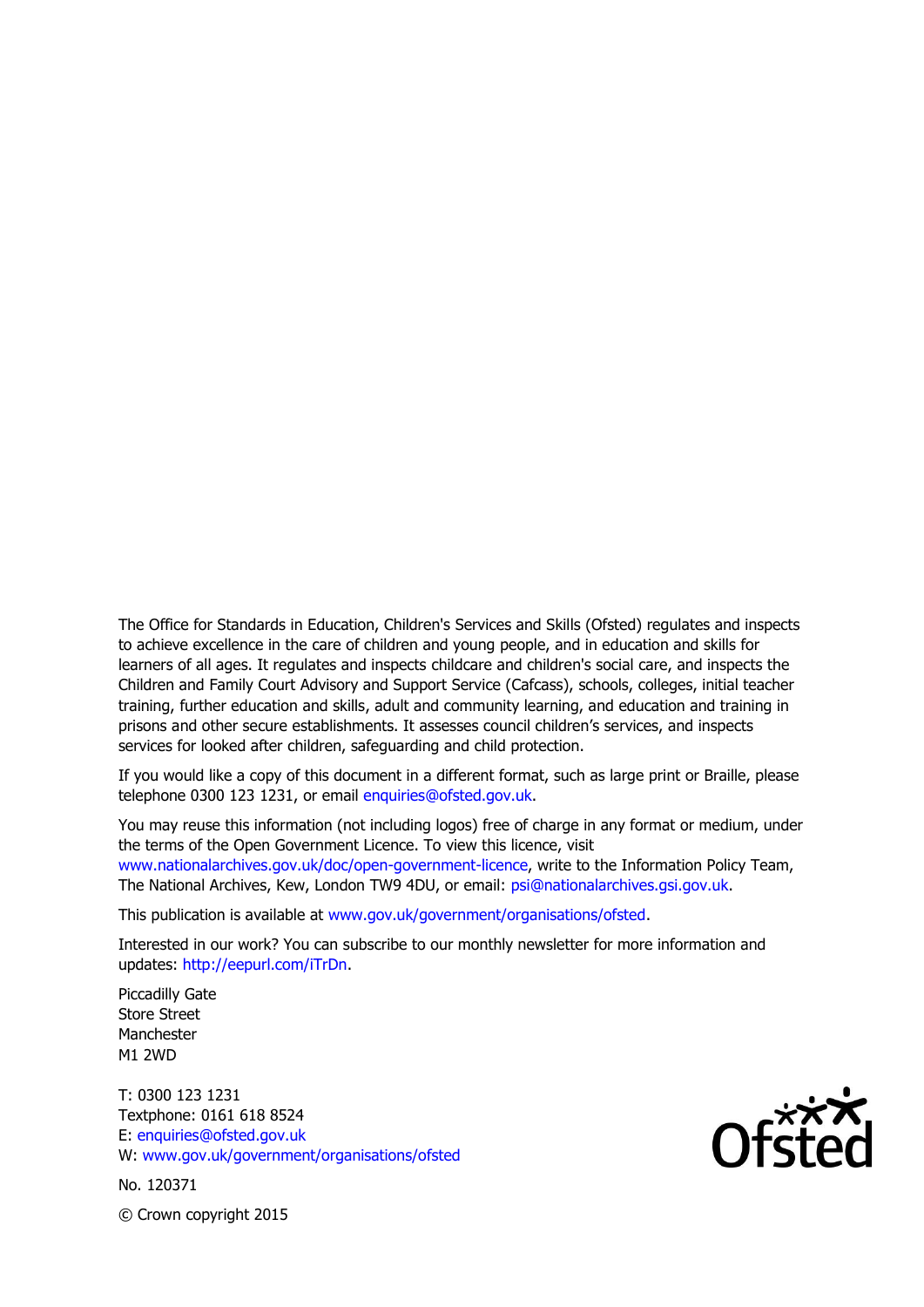

## **Introduction**

Parent View is an online questionnaire that allows parents and carers to give their views about their child's school at any time. It is also the main mechanism for parents to give their views about their child's school to inspectors at the time of a school inspection.

The questionnaire can be accessed directly from the Parent View site at https://parentyjew.ofsted.gov.uk or from the home page of Ofsted website at [www.gov.uk/ofsted.](http://www.gov.uk/ofsted)

## **How Ofsted uses Parent View**

### **During inspections**

Ofsted asks the head to notify parents about the inspection and invite them to complete Parent View. Inspectors will review the evidence from Parent View throughout the inspection to ensure that all online responses received during the inspection are taken into account. If the response rate for Parent View is low, inspectors may take steps during the inspection to gather further evidence of parents' views.

Inspectors will consider and weigh parents' views against a range of other first-hand evidence they gather – for example, lesson observations; discussions with pupils, teachers and senior managers; progress and attainment data and other relevant information – to make their overall judgement about the effectiveness of a school.

From September 2015, there is an extra free-text question: 'Do you have any additional comments on any of your answers?' This is only available when a school is being inspected and these comments are **not published**.

A disclaimer for this question explains that parents should not use this for urgent issues, safeguarding concerns or complaints. It explains that users' comments are confidential and anonymised and that parents will not be contacted about their comments.

More information about the way in which inspectors make their judgements can be found at: [www.gov.uk/government/collections/ofsted-inspections-of-maintained](http://www.gov.uk/government/collections/ofsted-inspections-of-maintained-schools)[schools.](http://www.gov.uk/government/collections/ofsted-inspections-of-maintained-schools)

### **Outside of inspections**

Parent View can also be completed at any time during the year. This information contributes to our risk assessment process, to help decide if and when a school should be inspected. If a parent updates their responses for a school more than once in an academic year, the previous results will be overwritten so that only one 'view' for each parent, per school, is held.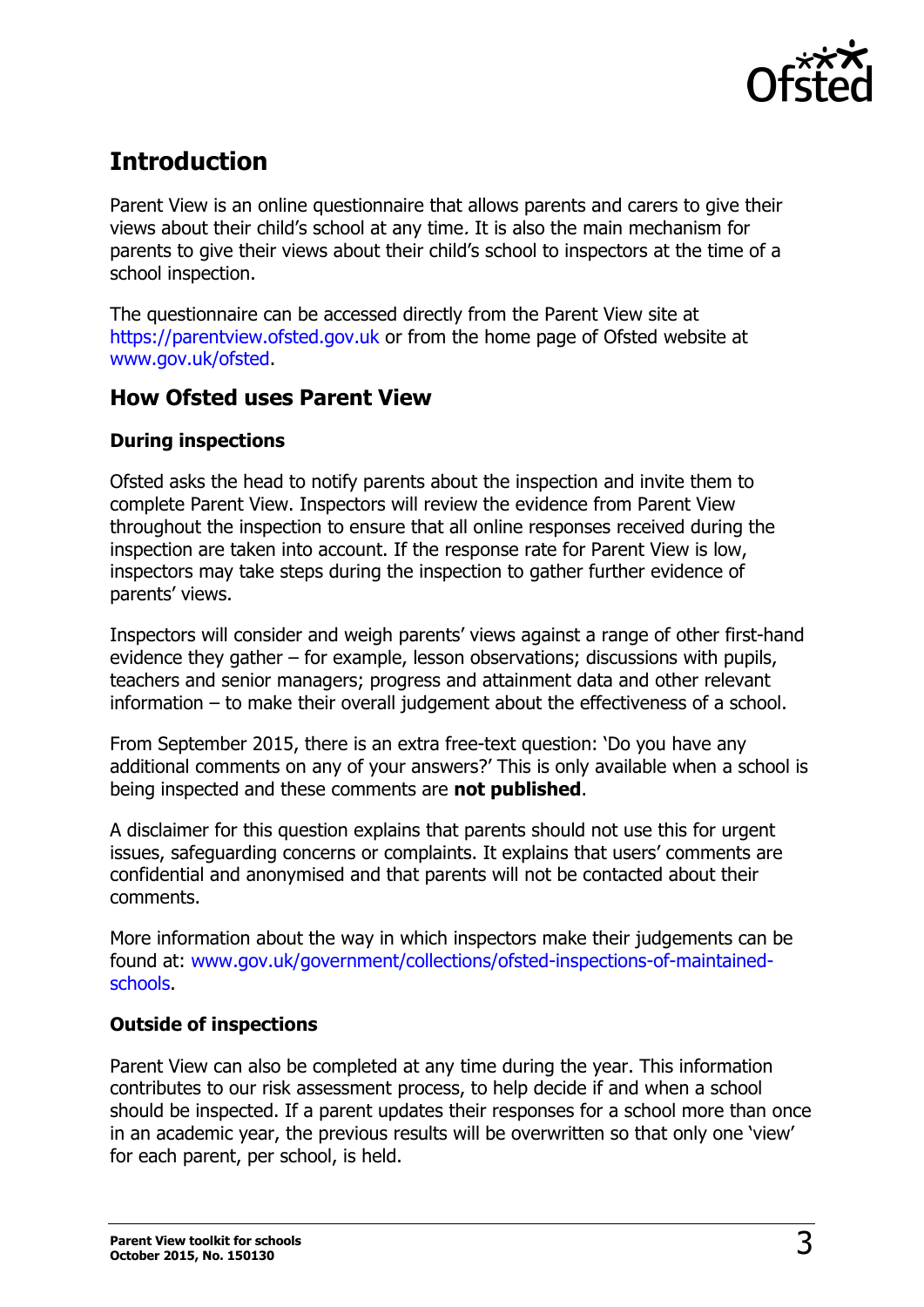## **Parent View questions**

Parents are asked to indicate whether they strongly agree, agree, disagree, strongly disagree or don't know in response to 11 short statements. Question 12 asks whether they would recommend the school to other parents. The 12 statements and question are:

- 1. My child is happy at this school
- 2. My child feels safe at this school
- 3. My child makes good progress at this school
- 4. My child is well looked after at this school
- 5. My child is taught well at this school
- 6. My child receives appropriate homework for their age
- 7. This school makes sure its pupils are well behaved
- 8. This school deals effectively with bullying
- 9. This school is well led and managed
- 10.This school responds well to any concerns I raise
- 11.I receive valuable information from the school about my child's progress
- 12.Would you recommend this school to another parent?

### **Schools with boarding and residential provision**

Parents of children in maintained schools and academies, independent schools (that are not members of associations) some non-maintained special schools that have boarding and residential provision will find five additional questions to answer about their child's school. These are:

- 13.My child enjoys boarding/the welfare experience
- 14.My child is warm enough and comfortable in the residential accommodation
- 15.The experience of boarding/welfare helps my child's progress and development
- 16.I can easily contact the staff who care for my child
- 17.Boarding/welfare is well organised and managed effectively.

## **How results are displayed**

There is a threshold of 10 responses before information will be available on the website for schools, parents/carers and the general public to view. Data about each school are displayed in percentages and in easy-to-understand graphs. The results for each school are saved at the end of the academic year, so provide headteachers and governors with a useful year-on-year picture of parents' views.

Schools will also be able to sign up to the Parent View site to receive regular email alerts about Parent View responses once the results are made public. Subscribers can choose how often they want to receive alerts – for example daily, weekly or monthly.